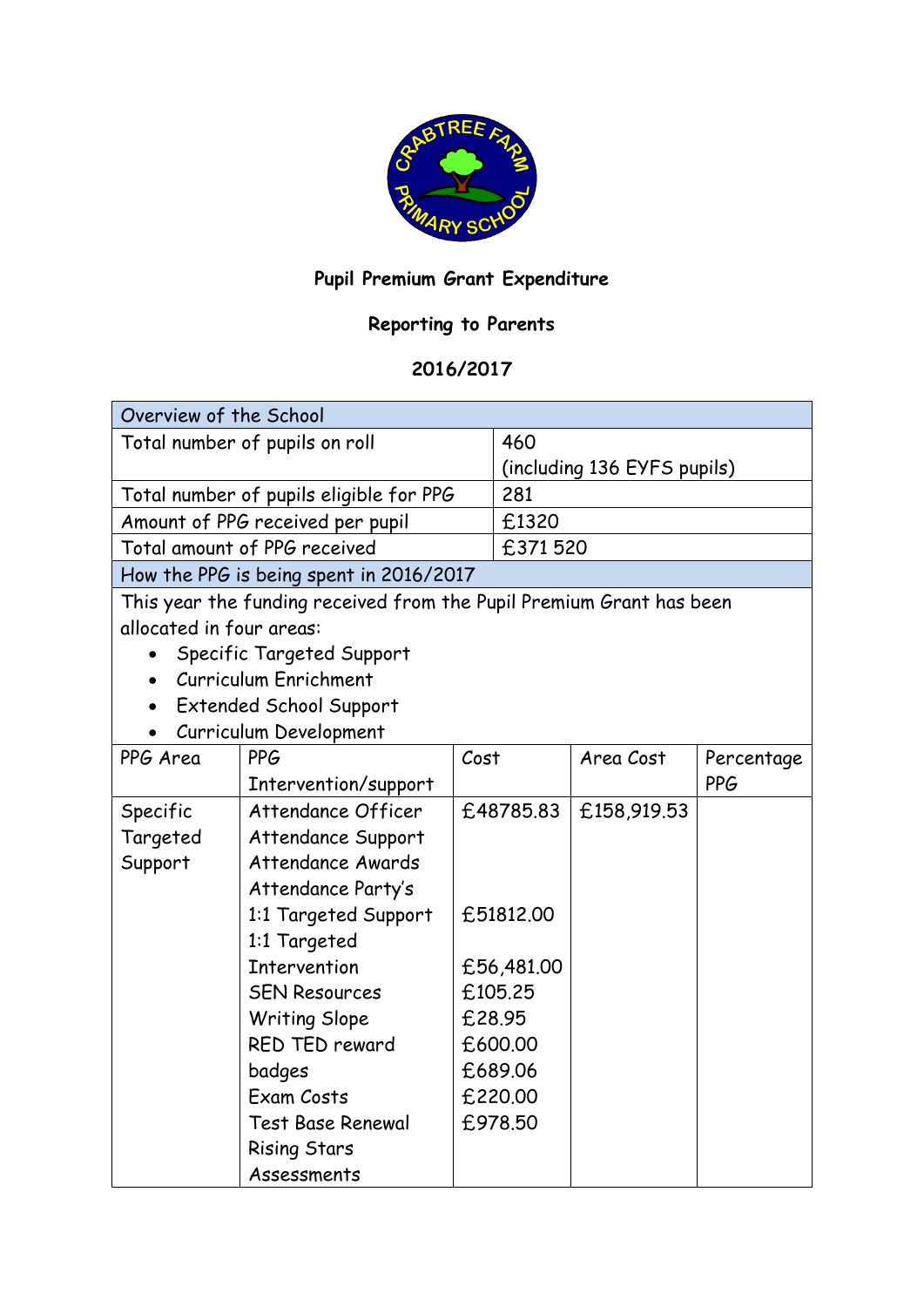| Curriculum | Urban Hockey (6             | £540.00   | £45,428.71 |  |
|------------|-----------------------------|-----------|------------|--|
| Enrichment | Weeks)                      |           |            |  |
|            | <b>Skating Programme (6</b> | £1620.00  |            |  |
|            | Weeks)                      |           |            |  |
|            | Murton Park Year 3          |           |            |  |
|            | Trip                        | £70.00    |            |  |
|            | <b>Residential Food</b>     | £481.34   |            |  |
|            | Belgium Residential         | £10266.00 |            |  |
|            | Curriculum Course           |           |            |  |
|            | Cookery Club                | £420.00   |            |  |
|            | Yorkshire Wildlife          | £122.37   |            |  |
|            | Year 2                      | £290.00   |            |  |
|            | School Council Trip to      | £590.00   |            |  |
|            | London                      |           |            |  |
|            | Space Centre Trip           | £240.00   |            |  |
|            | Year 5                      |           |            |  |
|            | <b>Wollaton Camp</b>        | £2420.00  |            |  |
|            | Build a Bear                | £43.00    |            |  |
|            | Resources                   | £1550.00  |            |  |
|            | <b>Walesby Forest Year</b>  |           |            |  |
|            | 5 Residential               | £1240.00  |            |  |
|            | Pantomime Transport         | £150.00   |            |  |
|            | Sherwood Pines Trip         | £213.00   |            |  |
|            | Perethorpe                  | £220.00   |            |  |
|            | The Collection Year 5       |           |            |  |
|            | Greece                      | £105.00   |            |  |
|            | Partake Egypt day           |           |            |  |
|            | Year 4                      | £69.00    |            |  |
|            | Tram Trip Year 1            | £36.00    |            |  |
|            | Nottingham                  |           |            |  |
|            | Playhouse-Princess          | £27.00    |            |  |
|            | and the Frog                |           |            |  |
|            | RED TED                     |           |            |  |
|            | Waterstones visit           |           |            |  |
|            | <b>Tram Travel</b>          |           |            |  |
|            | <b>Music Tuition</b>        |           |            |  |
|            | School Council              | £7601.00  |            |  |
|            |                             | £17115.00 |            |  |
| Extended   | <b>Breakfast Club</b>       | £42695.00 | £60,014.49 |  |
| School     | Support                     |           |            |  |
| Support    |                             | £3574.84  |            |  |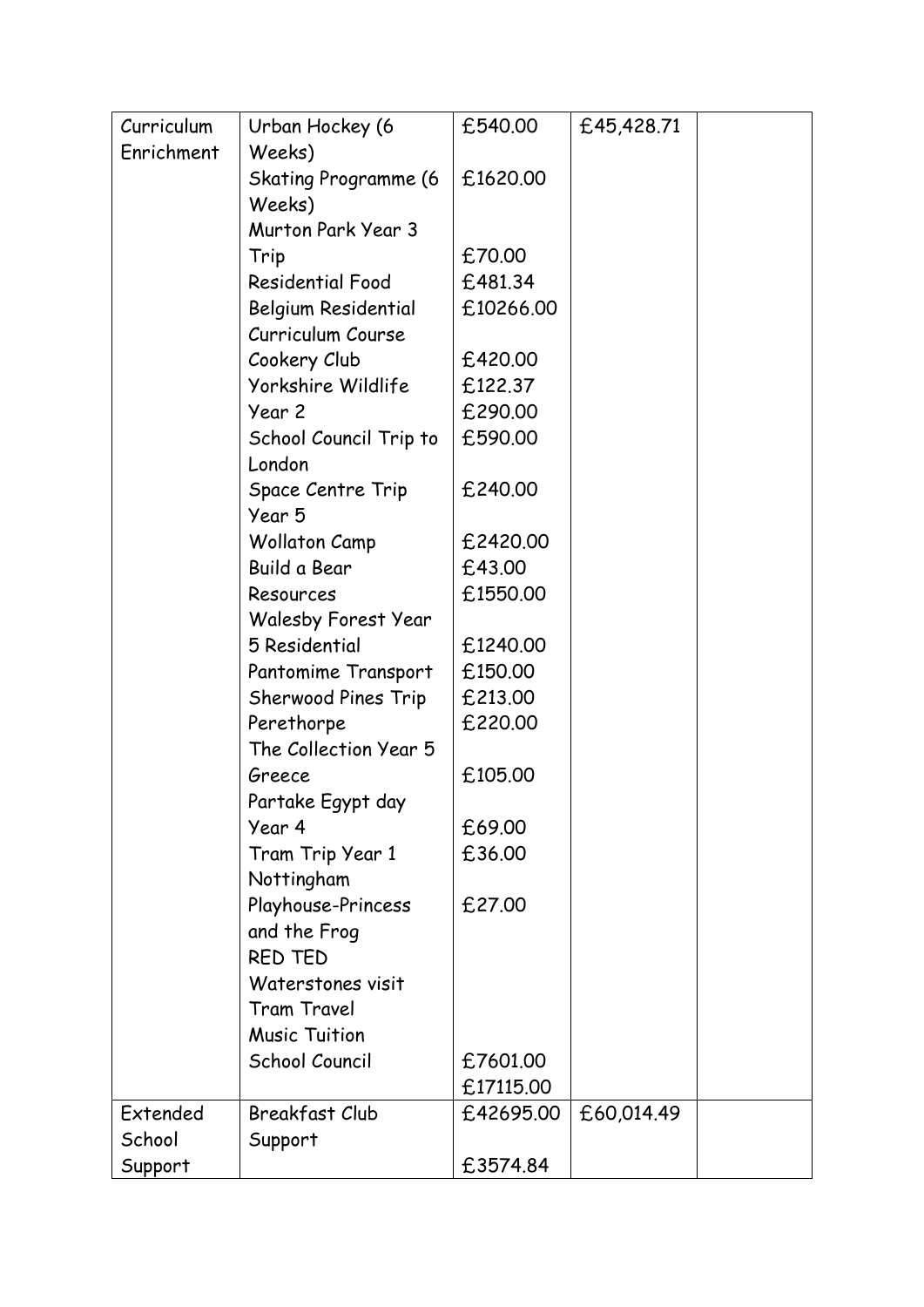|                                                                                         | Breakfast Club x90                         |           |           |  |  |  |  |
|-----------------------------------------------------------------------------------------|--------------------------------------------|-----------|-----------|--|--|--|--|
|                                                                                         | Free places                                | £8975.00  |           |  |  |  |  |
|                                                                                         | <b>Breakfast Club</b>                      |           |           |  |  |  |  |
|                                                                                         | targeted intervention                      | £96.00    |           |  |  |  |  |
|                                                                                         |                                            |           |           |  |  |  |  |
|                                                                                         | <b>KS2 Fruit</b>                           | £85.00    |           |  |  |  |  |
|                                                                                         | <b>Autism Training</b>                     |           |           |  |  |  |  |
|                                                                                         | Whole School                               | £360.00   |           |  |  |  |  |
|                                                                                         | Feel Good Families                         |           |           |  |  |  |  |
|                                                                                         | Workshops                                  | £3224.50  |           |  |  |  |  |
|                                                                                         | Beaumanor Year 6                           |           |           |  |  |  |  |
|                                                                                         | residential                                | £222.00   |           |  |  |  |  |
|                                                                                         | Yoga Lunch Club (6                         | £252.00   |           |  |  |  |  |
|                                                                                         | Weeks)                                     |           |           |  |  |  |  |
|                                                                                         | Archery After School                       | £350.00   |           |  |  |  |  |
|                                                                                         | Club (6 Weeks)                             | £42.15    |           |  |  |  |  |
|                                                                                         | Dance Club (6 Weeks)                       | £612.00   |           |  |  |  |  |
|                                                                                         | Lunch Time Resources<br>Creche/Room hire - |           |           |  |  |  |  |
|                                                                                         |                                            |           |           |  |  |  |  |
|                                                                                         | <b>Family Seal Course</b>                  |           |           |  |  |  |  |
| Curriculum                                                                              | Staffing                                   | £21177.00 | £23483.16 |  |  |  |  |
| Development                                                                             | Gifted and Talented                        | £17.98    |           |  |  |  |  |
|                                                                                         | Resources                                  |           |           |  |  |  |  |
|                                                                                         | Bee-bot Class Pack                         | £255.00   |           |  |  |  |  |
|                                                                                         | Handwriting                                | £1432.20  |           |  |  |  |  |
|                                                                                         | Resources                                  |           |           |  |  |  |  |
|                                                                                         | National Handwriting                       | £36.00    |           |  |  |  |  |
|                                                                                         | Association                                |           |           |  |  |  |  |
|                                                                                         | Membership                                 | £264.00   |           |  |  |  |  |
|                                                                                         | Furniture                                  | £300.98   |           |  |  |  |  |
|                                                                                         |                                            |           |           |  |  |  |  |
|                                                                                         |                                            |           |           |  |  |  |  |
| Outcomes of PPG in 2016/2017                                                            |                                            |           |           |  |  |  |  |
| Our 52 pupils achieved a progress score of +1.88 in writing, significantly<br>$\bullet$ |                                            |           |           |  |  |  |  |
| above average.                                                                          |                                            |           |           |  |  |  |  |
| Our 52 pupils achieved a progress score of +1.39 in Maths, which is                     |                                            |           |           |  |  |  |  |
| close to the England average.                                                           |                                            |           |           |  |  |  |  |

 Our 44 disadvantage pupils achieved a progress score of +1.63 in Writing and +1.61 in Maths.